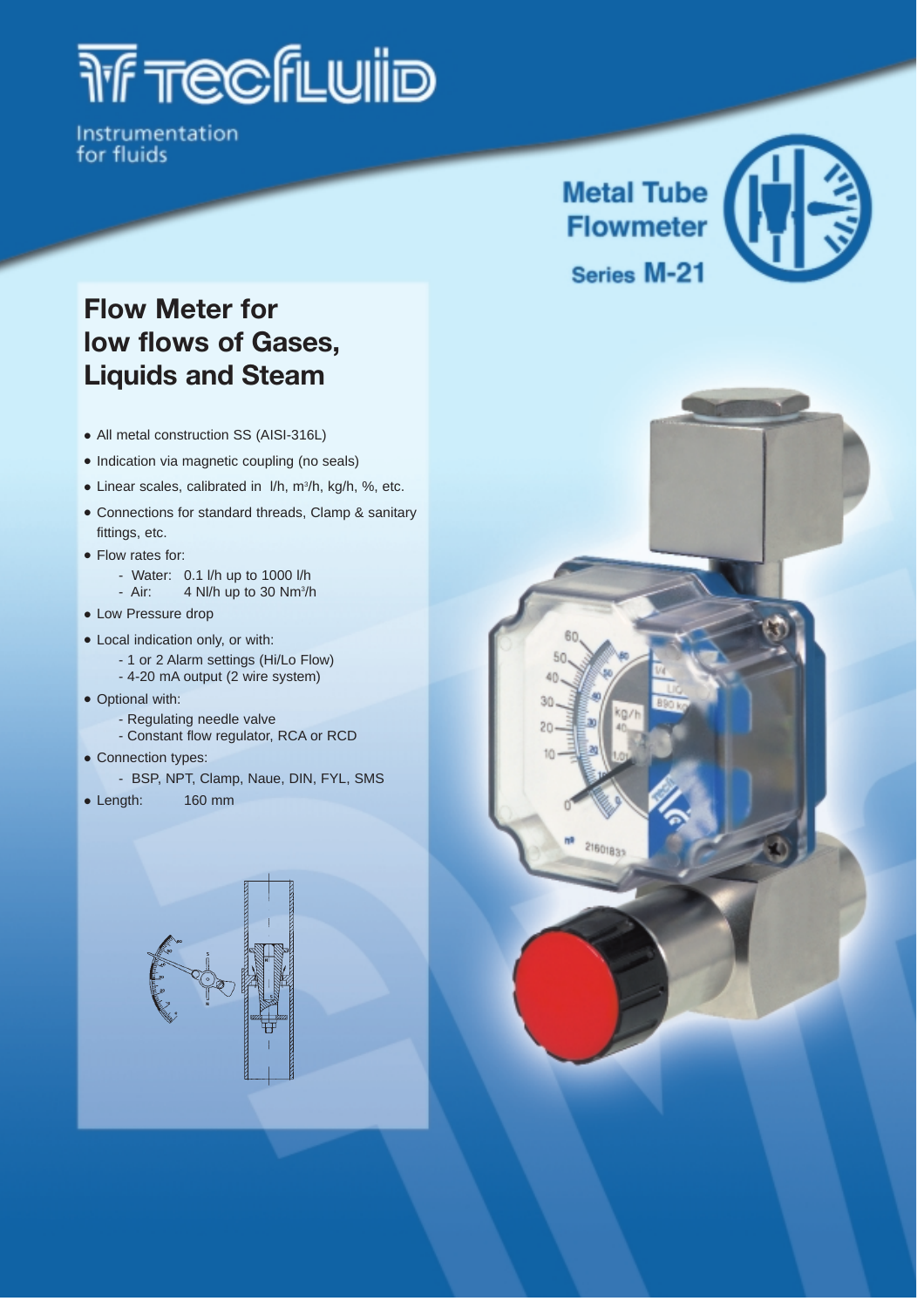

#### **M-21 Flowmeter**

The M-21 is a variable area flowmeter designed for low flow rates. Its standard design provides a simple and robust high precision measurement well suited to harsh industrial process applications.

#### **Operation**

The metering system is made up of a calibrated orifice and a conical float. The lifting force from the fluid, as it flows upwards, displaces the float until it reaches an equilibrium point that is a function of:

- 
- The weight of the float: Pf<br>- The force of the fluid flow: F - The force of the fluid flow:
- The free area of flow: SL

Each float position represents a different equilibrium point which is related to the flow rate. The position of the float is transmitted to the indicator through a magnetic coupling between a permanent magnet in the float and another on the indicator.



Ao = Area of the Orifice  $\bullet$  Af = Float Area  $\bullet$  Pf = Weight of the Float  $E =$  Force of flow  $\cdot$  SL = Ao-Af = Free Area

| Item   | Description             | Material                                 |  |  |  |
|--------|-------------------------|------------------------------------------|--|--|--|
| 1<br>2 | Flow Tube<br>Float      | AISI-316L (1.4404)<br>AISI-316L (1.4404) |  |  |  |
| 3      | Float Guide             | AISI-316L (1.4404)                       |  |  |  |
| 4      | Housing                 | <b>PTFE Coated Aluminium</b>             |  |  |  |
| 5      | Damping Disk            | Aluminium                                |  |  |  |
| 6      | Counterweight           | <b>Brass</b>                             |  |  |  |
| 7      | Pointer Shaft           | AISI-316                                 |  |  |  |
| 8      | <b>Shaft Support</b>    | <b>Brass</b>                             |  |  |  |
| 9      | Indicator Needle        | Aluminium                                |  |  |  |
| 11     | Scale / Plate           | Aluminium                                |  |  |  |
| 12     | Damper Magnet           | Neodymium                                |  |  |  |
| 13     | <b>Housing Cover</b>    | Polycarbonate                            |  |  |  |
| 14     | <b>Housing Seal</b>     | Nitrile Rubber                           |  |  |  |
| 15     | <b>Indicator Magnet</b> | Neodymium                                |  |  |  |
| 16     | <b>Float Magnet</b>     | AINiCo                                   |  |  |  |

#### **Technical Data**

- Accuracy Class 4 according to VDI / VDE 3513
- Scales directly in l/h, kg/h, % of scale, etc.
- Length of scale: 60 mm
- Working temperature:
	- Without electronics:
	- C to  $+210^{\circ}$ C - With electronics: C to  $+180^\circ C$
	- At ambient temperature of  $20^{\circ}$ C
- Working Pressures:

| - With valve: | standard PN16      |  |  |  |  |
|---------------|--------------------|--|--|--|--|
|               | (others on demand) |  |  |  |  |
|               |                    |  |  |  |  |

| - Without valve: standard PN40 |                        |  |  |  |  |
|--------------------------------|------------------------|--|--|--|--|
|                                | On request up to PN400 |  |  |  |  |

• Connection types:

BSP, NPT, Clamp, Naue, DIN, FYL, SMS others on request

- Length: 160 mm
- Housing: IP-65 in PTFE Coated Aluminium

#### **Models**

| M-21/R   | <b>BSP, End connections</b>                    |
|----------|------------------------------------------------|
| M-21/N   | NPT, End connections                           |
| M-21/HR  | BSP, Rear connections (without valve)          |
| M-21/HN  | NPT, Rear connections (without valve)          |
| M-21/HRA | BSP, Rear connections + Valve                  |
| M-21/HNA | NPT, Rear connections + Valve                  |
| M-21/1   | DIN 11851, End connections                     |
| M-21/3   | ISO 2852 (Clamp), End connections              |
| M-21/5   | ISO 4200, End connections                      |
| M-21/7   | ISO 1145 (SMS), End connections                |
|          | (BSP parallel according to standard ISO 228-1) |
|          | (NPT according to ANSI B2 1968)                |
|          |                                                |

#### **Alarms and Transmitter**

1 AMD, Hi or Lo Flow Detection 2 AMD, Hi and Lo Flow Detection Relay DIN 19234 or NAMUR Transmitter 4-20 mA, TEH2 (HALLTEC II, 2 wire System)

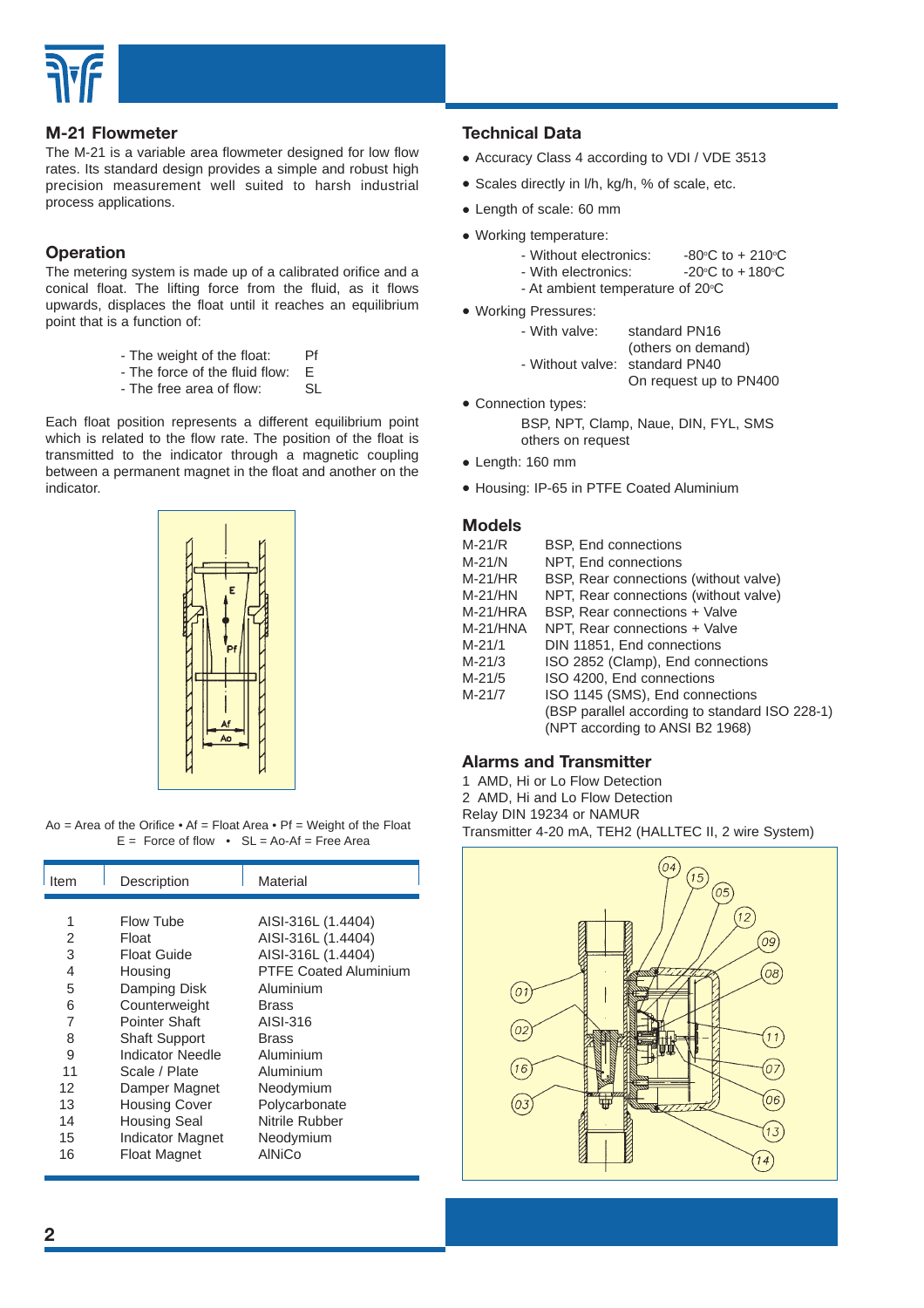

## **Standard Scales**

| Tube<br>$N^{\circ}$ . | I/h H <sub>2</sub> O<br>$20^{\circ}$ C | Float AISI-316 $d=7.950$ g/cm <sup>3</sup><br>NI/h AIR<br>20°C 1.013 bar abs | $\Delta p$ mm<br>Water | <b>DIN</b> | Naue | <b>DN</b><br><b>CLAMP</b> | <b>FYL</b> | <b>SMS</b>               | BSP / NPT |
|-----------------------|----------------------------------------|------------------------------------------------------------------------------|------------------------|------------|------|---------------------------|------------|--------------------------|-----------|
| M 21001               | $0.1 - 1$                              | $4 - 30$                                                                     | 280                    | 10         | 10   | 12 <sup>2</sup>           | 12         |                          | 1/4"      |
| M 21002               | $0.2 - 2.5$                            | $8 - 80$                                                                     | 280                    | 10         | 10   | 12 <sup>2</sup>           | 12         |                          | 1/4"      |
| M 21004               | $0.4 - 4$                              | $12 - 120$                                                                   | 280                    | 10         | 10   | 12 <sup>2</sup>           | 12         |                          | 1/4"      |
| M 21006               | $0.6 - 6$                              | $18 - 180$                                                                   | 280                    | 10         | 10   | 12 <sup>2</sup>           | 12         |                          | 1/4"      |
| M 21010               | $1 - 10$                               | $30 - 300$                                                                   | 300                    | 10         | 10   | 12                        | 12         | $\overline{\phantom{a}}$ | 1/4"      |
| M 21016               | $1.6 - 16$                             | $50 - 500$                                                                   | 300                    | 10         | 10   | 12                        | 12         |                          | 1/4"      |
| M 21025               | $2.5 - 25$                             | $80 - 800$                                                                   | 300                    | 10         | 10   | 12 <sup>2</sup>           | 12         |                          | 1/4"      |
| M 21040               | $4 - 40$                               | 120 - 1200                                                                   | 320                    | 10         | 10   | 12                        | 12         |                          | 1/4"      |
| M 21060               | $6 - 60$                               | 160 - 1800                                                                   | 320                    | 10         | 10   | 12                        | 12         |                          | 1/4"      |
| M 21100               | $10 - 100$                             | $300 - 3000$                                                                 | 320                    | 10         | 10   | 12                        | 12         |                          | 1/4"      |
| M 21160               | $16 - 160$                             | $500 - 5000$                                                                 | 340                    | 15         | 15   | 21.3                      | 21.3       | ٠                        | 1/2"      |
| M 21250               | $25 - 250$                             | 750 - 7500                                                                   | 340                    | 15         | 15   | 21.3                      | 21.3       |                          | 1/2"      |
| M 21400               | $40 - 400$                             | 1200 - 12000                                                                 | 400                    | 25         | 20   | 25                        | 25         | 25                       | 1/2"      |
| M 21630               | $60 - 630$                             | 1800 - 18000                                                                 | 400                    | 25         | 20   | 25                        | 25         | 25                       | 1/2"      |
| M 21M01               | $100 - 1000$                           | 3000 - 30000                                                                 | 400                    | 25         | 20   | 25                        | 25         | 25                       | 3/4"      |



**Series:** (84) **Series:**<br> **M21/HR** A **(without valve) M21/HN (without valve)**

**BSP, NPT (Female) Rear Connections with Valve**